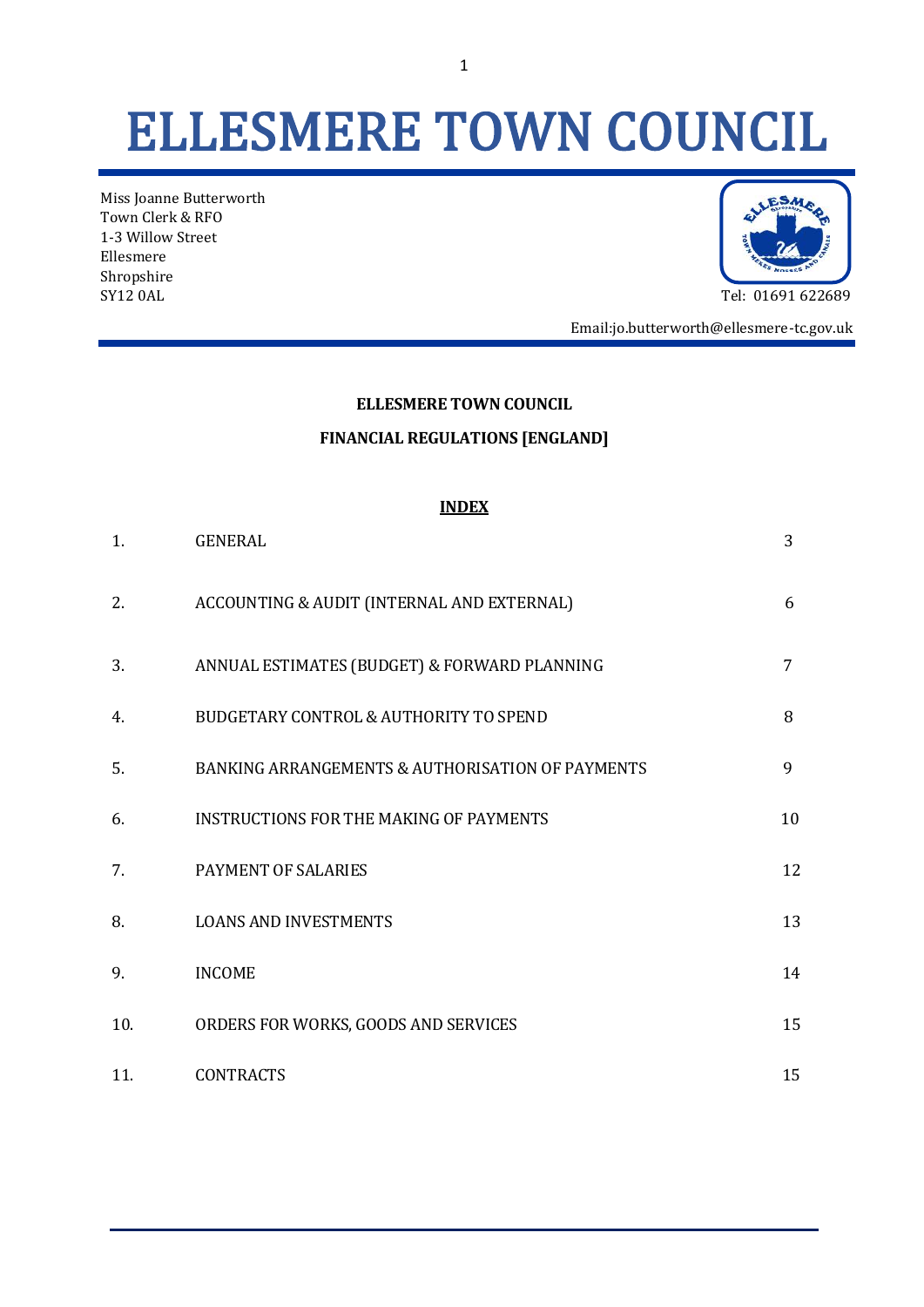| 12. | PAYMENTS UNDER CONTRACTS FOR BUILDING OR OTHER CONSTRUCTION |    |
|-----|-------------------------------------------------------------|----|
|     | <b>WORKS</b>                                                | 16 |
| 13. | STORES AND EQUIPMENT                                        | 17 |
| 14. | <b>ASSETS, PROPERTIES &amp; ESTATES</b>                     | 17 |
| 15. | <b>INSURANCE</b>                                            | 18 |
| 16. | <b>CHARITIES</b>                                            | 18 |
| 17. | <b>RISK MANAGEMENT</b>                                      | 18 |
| 18. | SUSPENSION & REVISION OF FINANCIAL REGULATIONS              | 19 |

These Financial Regulations were adopted by the Council at its Meeting held on: **Monday 5th September, 2016. Revised: Monday, 3rd July, 2017. Reviewed: Wednesday 9th May, 2018, Thursday 9th May, 2019. Revised: Monday 2nd March, 2020. Reviewed Thursday 29th April ,2021. Adopted Thursday 13th May 2021: Revised & adopted Thursday 5th May 2022.**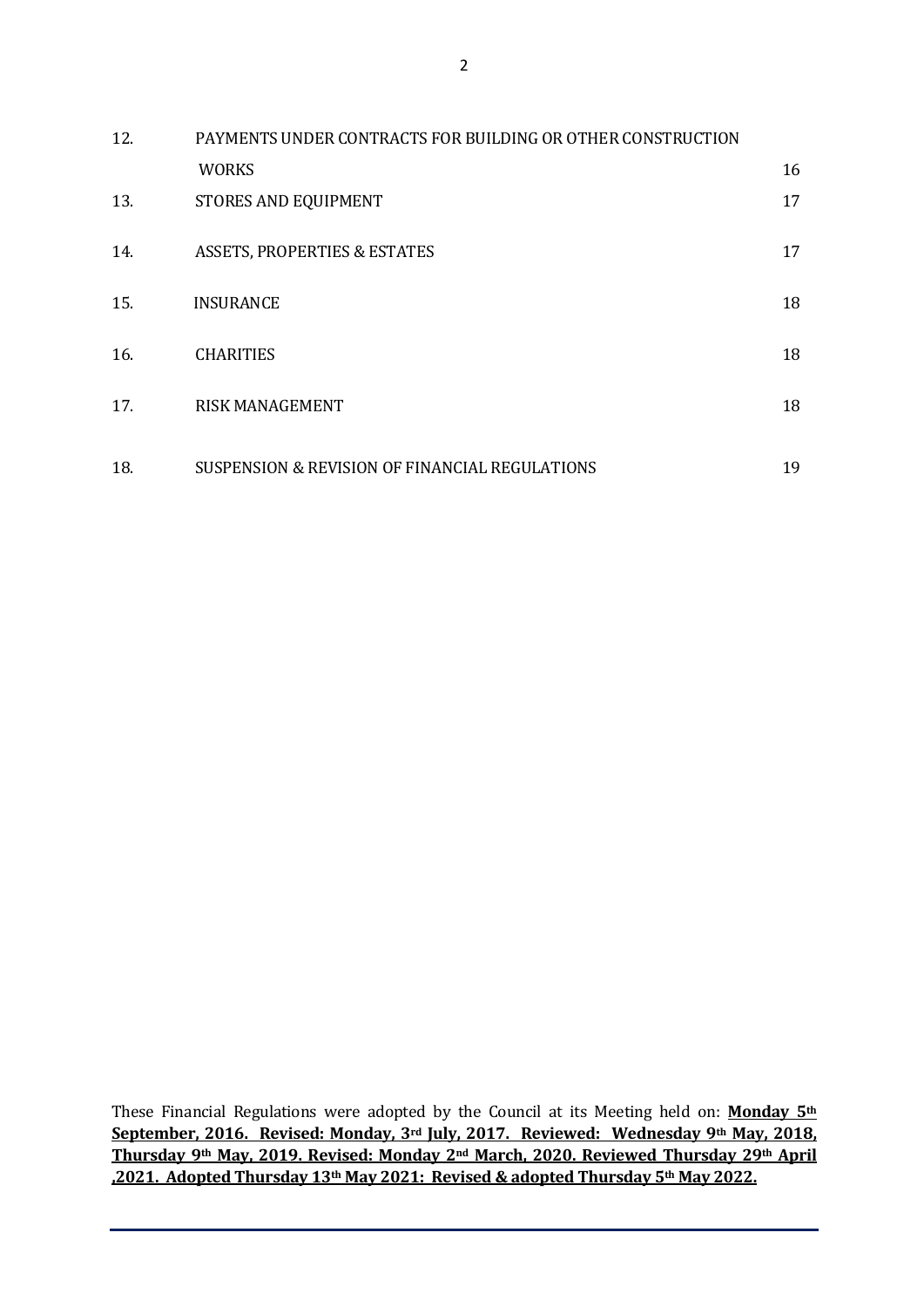# **This Policy is reviewed every year at the Annual Town Council meeting held in May.**

# **1. GENERAL**

- 1.1. These financial regulations govern the conduct of financial management by the council and may only be amended or varied by resolution of the council. Financial regulations are one of the council's three governing policy documents providing procedural guidance for members and officers. Financial regulations must be observed in conjunction with the council's standing orders<sup>1</sup> and any individual financial regulations relating to contracts.
- 1.2. The council is responsible in law for ensuring that its financial management is adequate and effective and that the council has a sound system of internal control which facilitates the effective exercise of the council's functions, including arrangements for the management of risk.
- 1.3. The council's accounting control systems must include measures:
	- for the timely production of accounts;
	- that provide for the safe and efficient safeguarding of public money;
	- to prevent and detect inaccuracy and fraud; and
	- identifying the duties of officers.
- 1.4. These financial regulations demonstrate how the council meets these responsibilities and requirements.
- 1.5. At least once a year, prior to approving the Annual Governance Statement, the council must review the effectiveness of its system of internal control which shall be in accordance with proper practices.
- 1.6. Deliberate or wilful breach of these Regulations by an employee may give rise to disciplinary proceedings.
- 1.7. Members of Council are expected to follow the instructions within these Regulations and not to entice employees to breach them. Failure to follow instructions within these Regulations brings the office of councillor into disrepute.
- 1.8. The Responsible Financial Officer (RFO) holds a statutory office to be appointed by the council. The Clerk has been appointed as RFO for this council and these regulations will apply accordingly.
- 1.9. The RFO;
	- acts under the policy direction of the council;
	- administers the council's financial affairs in accordance with all Acts, Regulations and proper practices;
	- determines on behalf of the council its accounting records and accounting control systems;

<sup>1</sup> Model Standing Orders for Council (2018 Edition) is available from NALC (© 2018)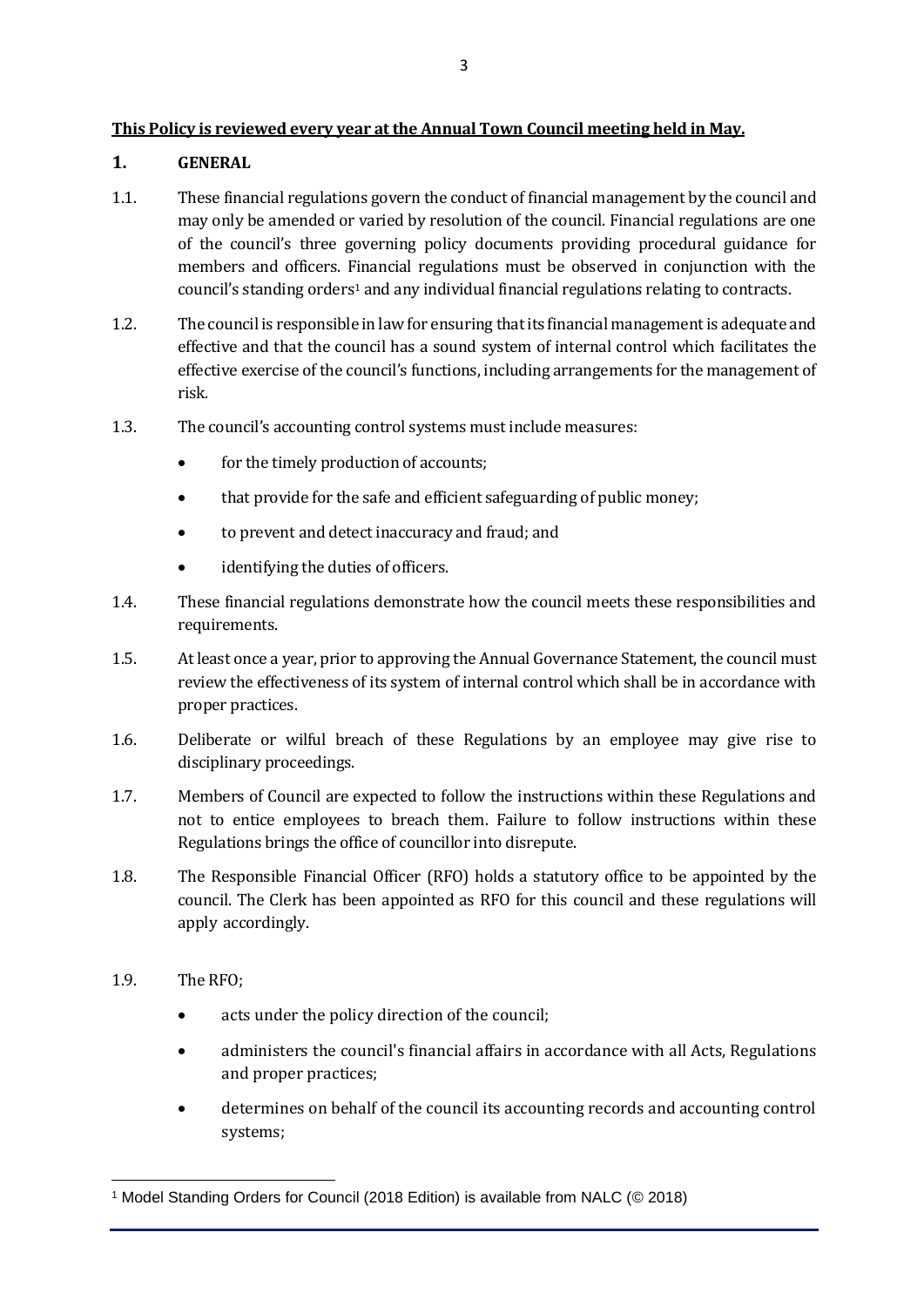- ensures the accounting control systems are observed;
- maintains the accounting records of the council up to date in accordance with proper practices;
- assists the council to secure economy, efficiency and effectiveness in the use of its resources; and
- produces financial management information as required by the council.
- 1.10. The accounting records determined by the RFO shall be sufficient to show and explain the council's transactions and to enable the RFO to ensure that any income and expenditure account and statement of balances, or record of receipts and payments and additional information, as the case may be, or management information prepared for the council from time to time comply with the Accounts and Audit Regulations.
- 1.11. The accounting records determined by the RFO shall in particular contain:
	- entries from day to day of all sums of money received and expended by the council and the matters to which the income and expenditure or receipts and payments account relate;
	- a record of the assets and liabilities of the council; and
	- wherever relevant, a record of the council's income and expenditure in relation to claims made, or to be made, for any contribution, grant or subsidy.
- 1.12. The accounting control systems determined by the RFO shall include:
	- procedures to ensure that the financial transactions of the council are recorded as soon as reasonably practicable and as accurately and reasonably as possible;
	- procedures to enable the prevention and detection of inaccuracies and fraud and the ability to reconstruct any lost records;
	- identification of the duties of officers dealing with financial transactions and division of responsibilities of those officers in relation to significant transactions;
	- procedures to ensure that uncollectable amounts, including any bad debts are not submitted to the council for approval to be written off except with the approval of the RFO and that the approvals are shown in the accounting records; and
	- measures to ensure that risk is properly managed.
- 1.13. The council is not empowered by these Regulations or otherwise to delegate certain specified decisions. In particular any decision regarding:
	- setting the final budget or the precept (council tax requirement);
	- approving accounting statements;
	- approving an annual governance statement;
	- borrowing;
	- writing off bad debts;
	- declaring eligibility for the General Power of Competence; and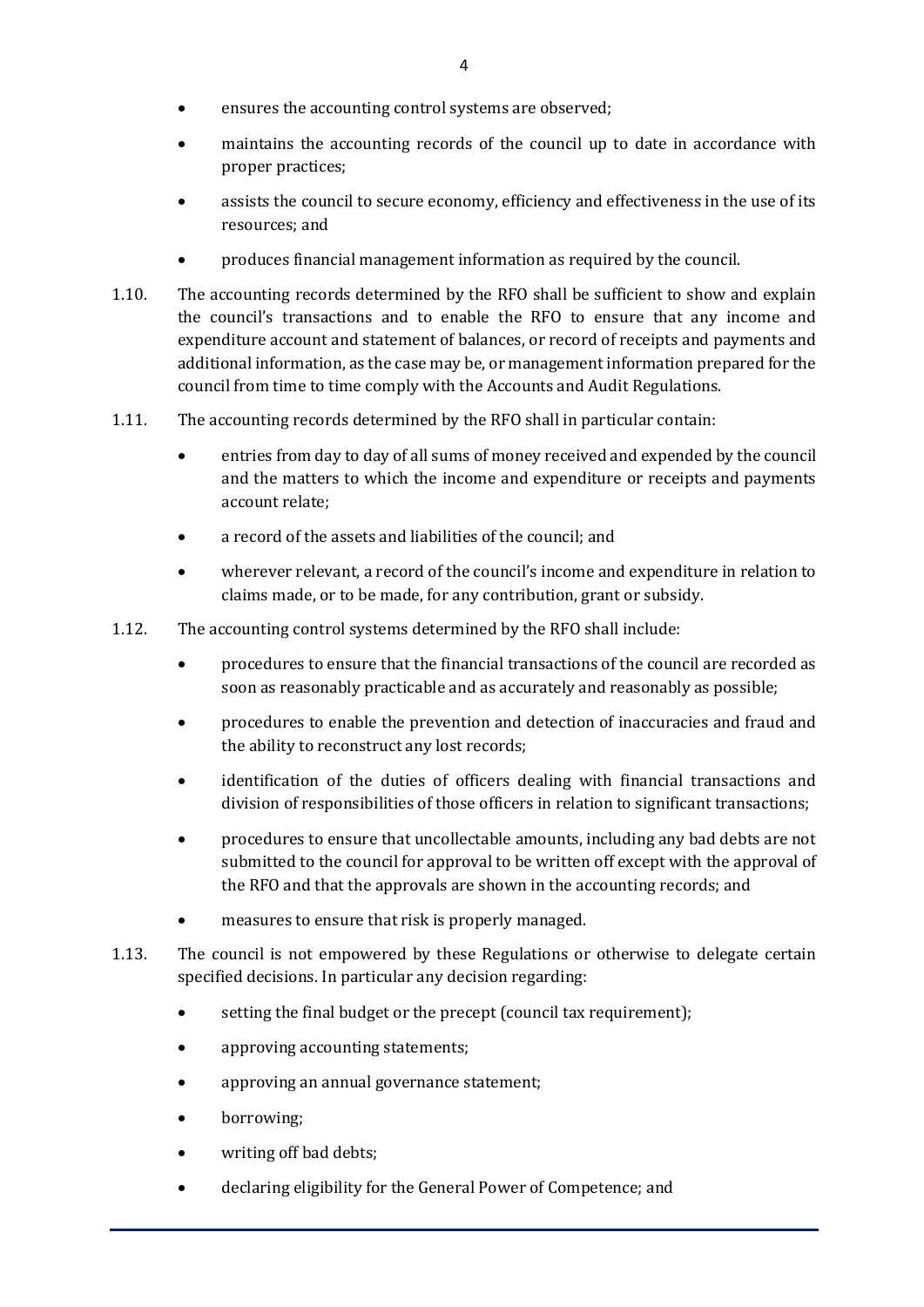- addressing recommendations in any report from the internal or external auditors, shall be a matter for the full council only.
- 1.14. In addition the council must:
	- determine and keep under regular review the bank mandate for all council bank accounts;
	- approve any grant or a single commitment in excess of £15,000; and
	- in respect of the annual salary for any employee have regard to recommendations about annual salaries of employees made by the relevant committee in accordance with its terms of reference.
- 1.15. In these financial regulations, references to the Accounts and Audit Regulations or 'the regulations' shall mean the regulations issued under the provisions of section 27 of the Audit Commission Act 1998, or any superseding legislation, and then in force unless otherwise specified.

In these financial regulations the term 'proper practice' or 'proper practices' shall refer to guidance issued in *Governance and Accountability for Local Councils - a Practitioners' Guide (England)* issued by the Joint Practitioners Advisory Group (JPAG), available from the websites of NALC and the Society for Local Council Clerks (SLCC).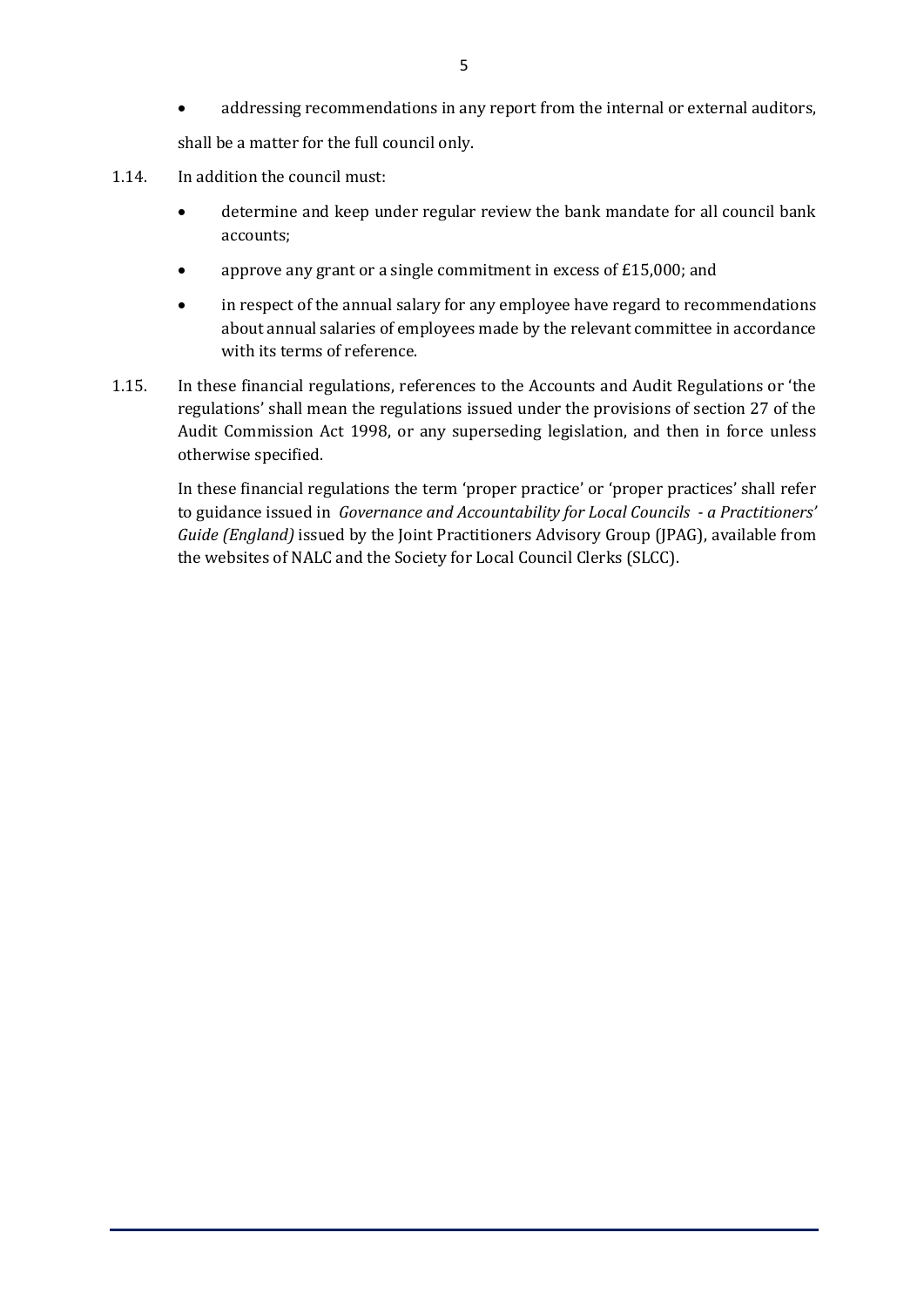### **2. ACCOUNTING AND AUDIT (INTERNAL AND EXTERNAL)**

- 2.1. All accounting procedures and financial records of the council shall be determined by the RFO in accordance with the Accounts and Audit Regulations, appropriate guidance and proper practices.
- 2.2. On a regular basis, at least once in each quarter, and at each financial year end, a member other than the Chairman [or a cheque signatory] shall be appointed to verify bank reconciliations (for all accounts) produced by the RFO. The member shall sign the reconciliations and the original bank statements (or similar document) as evidence of verification. This activity shall on conclusion be reported, including any exceptions, to and noted by the council Finance, Asset & Resources Committee.
- 2.3. The RFO shall complete the annual statement of accounts, annual report, and any related documents of the council contained in the Annual Return (as specified in proper practices) as soon as practicable after the end of the financial year and having certified the accounts shall submit them and report thereon to the council within the timescales set by the Accounts and Audit Regulations.
- 2.4. The council shall ensure that there is an adequate and effective system of internal audit of its accounting records, and of its system of internal control in accordance with proper practices. Any officer or member of the council shall make available such documents and records as appear to the council to be necessary for the purpose of the audit and shall, as directed by the council, supply the RFO, internal auditor, or external auditor with such information and explanation as the council considers necessary for that purpose.
- 2.5. The internal auditor shall be appointed by and shall carry out the work in relation to internal controls required by the council in accordance with proper practices.
- 2.6. The internal auditor shall:
	- be competent and independent of the financial operations of the council;
	- report to council in writing, or in person, on a regular basis with a minimum of one annual written report during each financial year;
	- to demonstrate competence, objectivity and independence, be free from any actual or perceived conflicts of interest, including those arising from family relationships; and
	- have no involvement in the financial decision making, management or control of the council.
- 2.7. Internal or external auditors may not under any circumstances:
	- perform any operational duties for the council;
	- initiate or approve accounting transactions; or
	- direct the activities of any council employee, except to the extent that such employees have been appropriately assigned to assist the internal auditor.
- 2.8. For the avoidance of doubt, in relation to internal audit the terms 'independent' and 'independence' shall have the same meaning as is described in proper practices.
- 2.9. The RFO shall make arrangements for the exercise of electors' rights in relation to the accounts including the opportunity to inspect the accounts, books, and vouchers and display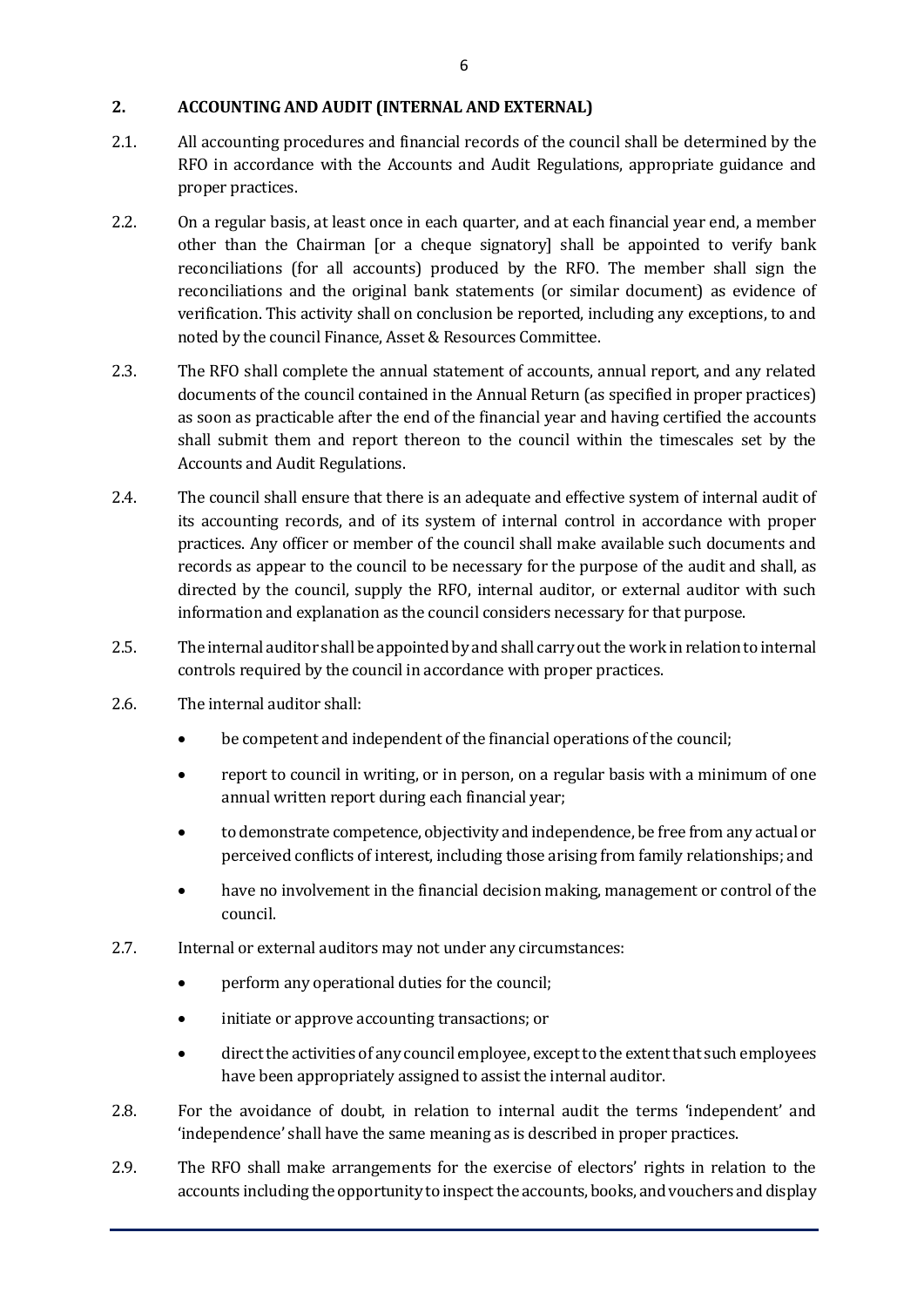or publish any notices and statements of account required by Audit Commission Act 1998, or any superseding legislation, and the Accounts and Audit Regulations.

2.10. The RFO shall, without undue delay, bring to the attention of all councillors any correspondence or report from internal or external auditors.

#### **3. ANNUAL ESTIMATES (BUDGET) AND FORWARD PLANNING**

- 3.1. The council reviews it's forward forecast of revenue & capital receipts and payments in December each year and submits proposals for the following financial year to full council not later than the end of January each year including any proposals for revising the forecast. Based on this an estimated 3-year forecast is also produced.
- 3.2. The RFO must each year, by no later than January, prepare detailed estimates of all receipts and payments including the use of reserves and all sources of funding for the following financial year in the form of a budget to be considered by the relevant committee and the council.
- 3.3. The council shall consider annual budget proposals and add these to the council's estimated three year forecast of revenue and capital receipts and payments including recommendations for the use of reserves and sources of funding and update the forecast accordingly.
- 3.4. The council shall fix the precept (council tax requirement), and relevant basic amount of council tax to be levied for the ensuing financial year not later than by the end of January each year. The RFO shall issue the precept to the billing authority and shall supply each member with a copy of the approved annual budget.
- 3.5. The approved annual budget shall form the basis of financial control for the ensuing year.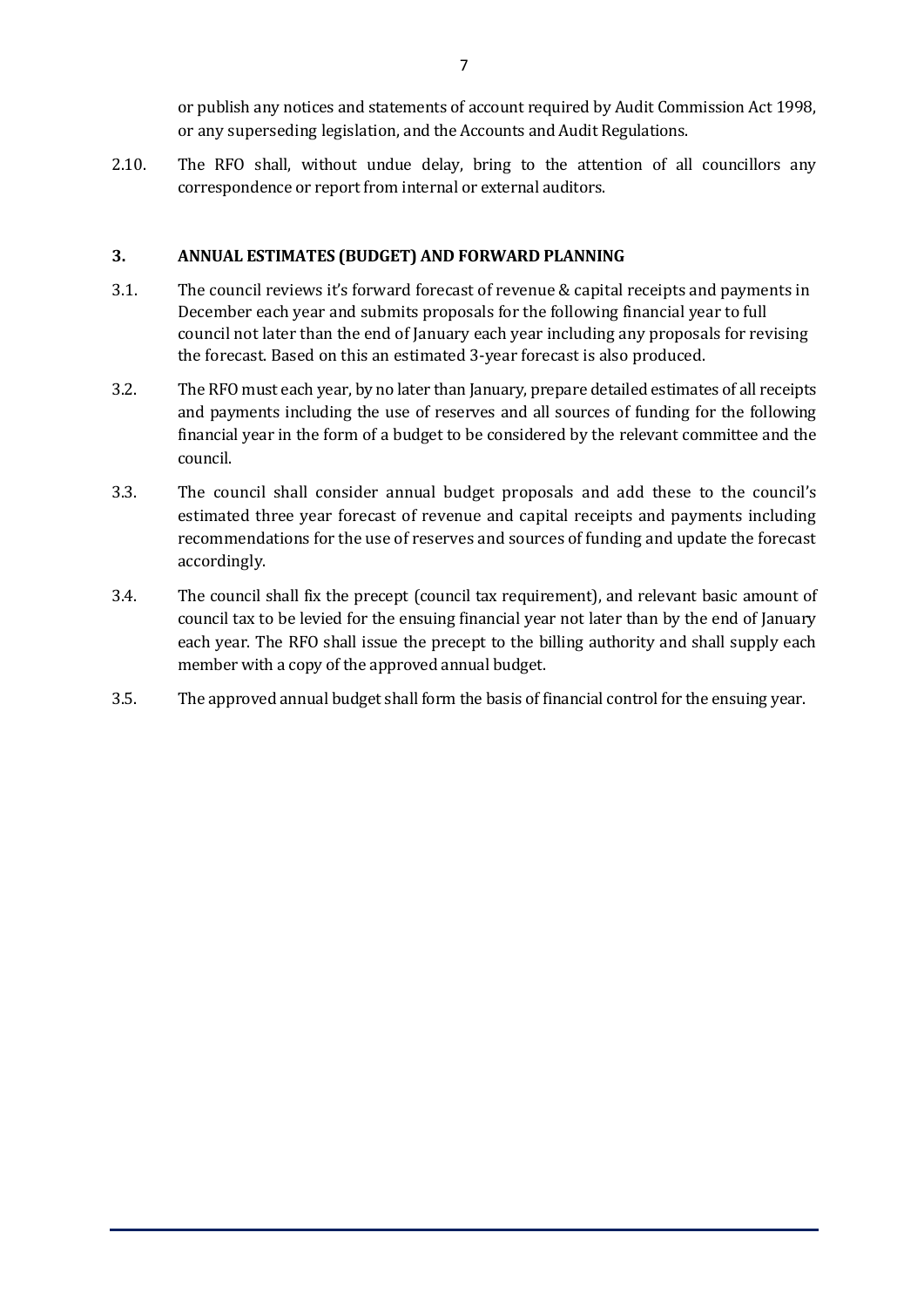### **4. BUDGETARY CONTROL AND AUTHORITY TO SPEND**

- 4.1. Expenditure on revenue items may be authorised up to the amounts included for that class of expenditure in the approved budget. This authority is to be determined by:
	- the council for all items over £15,000;
	- a duly delegated committee of the council for items up to £15,000; or
	- the Clerk, in conjunction with Chairman of Council or Chairman of the appropriate committee, for any items below £500.

Such authority is to be evidenced by a minute or by an authorisation slip duly signed by the Clerk, and where necessary also by the appropriate Chairman.

Contracts may not be disaggregated to avoid controls imposed by these regulations.

- 4.2. No expenditure may be authorised that will exceed the amount provided in the revenue budget for that class of expenditure other than by resolution of the council, or duly delegated committee. During the budget year and with the approval of council having considered fully the implications for public services, unspent and available amounts may be moved to other budget headings or to an earmarked reserve as appropriate ('virement').
- 4.3. Unspent provisions in the revenue or capital budgets for completed projects shall not be carried forward to a subsequent year.
- 4.4. The salary budgets are to be reviewed at least annually in October for the following financial year and such review shall be evidenced by a hard copy schedule signed by the Clerk and the Chairman of Council or relevant committee. The RFO will inform committees of any changes impacting on their budget requirement for the coming year in good time.
- 4.5. In cases of extreme risk to the delivery of council services, the clerk may authorise revenue expenditure on behalf of the council which in the clerk's judgement it is necessary to carry out. Such expenditure includes repair, replacement or other work, whether or not there is any budgetary provision for the expenditure, subject to a limit of £1,000.00. The Clerk shall report such action to the chairman as soon as possible and to the council as soon as practicable thereafter.
- 4.6. No expenditure shall be authorised in relation to any capital project and no contract entered into or tender accepted involving capital expenditure unless the council is satisfied that the necessary funds are available, and the requisite borrowing approval has been obtained.
- 4.7. All capital works shall be administered in accordance with the council's standing orders and financial regulations relating to contracts.
- 4.8. The RFO shall regularly provide the council with a statement of receipts and payments to date under each head of the budgets, comparing actual expenditure to the appropriate date against that planned as shown in the budget. These statements are to be prepared at least at the end of each financial quarter and shall show explanations of material variances. For this purpose "material" shall be in excess of 15% of the budget.
- 4.9. Changes in earmarked reserves shall be approved by council as part of the budgetary control process.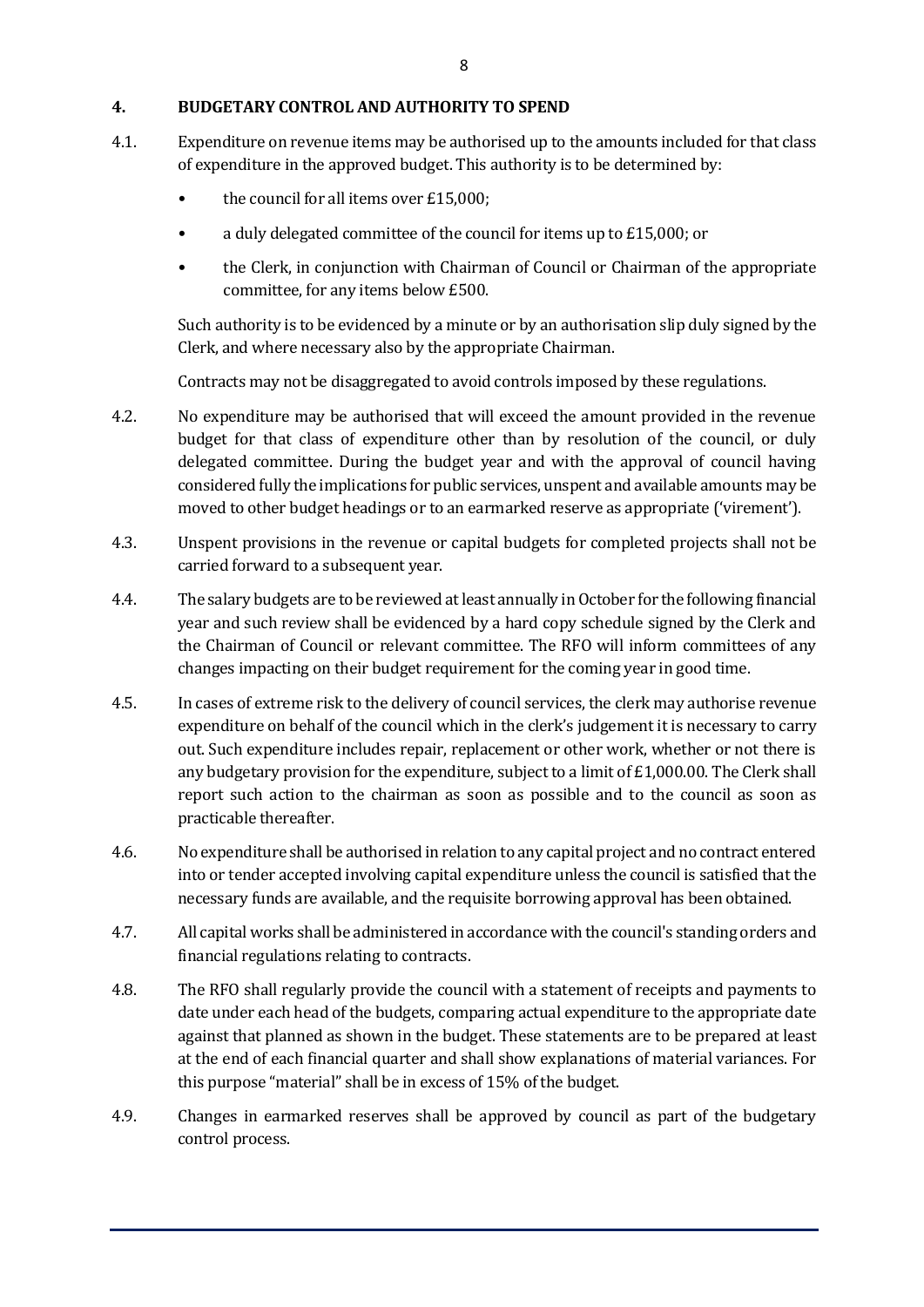#### **5. BANKING ARRANGEMENTS AND AUTHORISATION OF PAYMENTS**

- 5.1. The council's banking arrangements, including the bank mandate, shall be made by the RFO and approved by the council; banking arrangements may not be delegated to a committee. They shall be regularly reviewed for safety and efficiency.
- 5.2. The RFO shall prepare a schedule of payments requiring authorisation, forming part of the Agenda for the Meeting and, together with the relevant invoices, present the schedule to Council or Finance, Asset & Resources Committee. The council / committee shall review the schedule for compliance and, having satisfied itself shall authorise payment by a resolution of the council or Finance, Asset & Resources Committee. The approved schedule shall be ruled off and initialled by the Chairman of the Meeting. A detailed list of all payments shall be disclosed within or as an attachment to the minutes of the meeting at which payment was authorised. Personal payments (including salaries, wages, expenses and any payment made in relation to the termination of a contract of employment) may be summarised to remove public access to any personal information.
- 5.3. All invoices for payment shall be examined, verified and certified by the RFO to confirm that the work, goods or services to which each invoice relates has been received, carried out, examined and represents expenditure previously approved by the council.
- 5.4. The RFO shall examine invoices for arithmetical accuracy and analyse them to the appropriate expenditure heading. The RFO shall take all steps to pay all invoices submitted, and which are in order, at the next available council or Finance, Asset & Resources Committee meeting.
- 5.5. The Clerk and RFO shall have delegated authority to authorise the payment of items only in the following circumstances:
	- a) If a payment is necessary to avoid a charge to interest under the Late Payment of Commercial Debts (Interest) Act 1998, and the due date for payment is before the next scheduled Meeting of council, where the Clerk/RFO certify that there is no dispute or other reason to delay payment, provided that a list of such payments shall be submitted to the next appropriate meeting of council or Finance, Asset & Resources Committee;
	- b) An expenditure item authorised under 5.6 below (continuing contracts and obligations) provided that a list of such payments shall be submitted to the next appropriate meeting of council or Finance, Asset & Resources Committee; or
	- c) fund transfers within the councils banking arrangements up to the sum of  $£10,000$ , provided that a list of such payments shall be submitted to the next appropriate meeting of council or Finance, Asset & Resources Committee.
- 5.6. For each financial year the Clerk and RFO shall draw up a list of due payments which arise on a regular basis as the result of a continuing contract, statutory duty, or obligation (such as but not exclusively) Salaries, PAYE and NI, Superannuation Fund and regular maintenance contracts and the like for which council [,or a duly authorised committee,] may authorise payment for the year provided that the requirements of regulation 4.1 (Budgetary Controls) are adhered to, provided also that a list of such payments shall be submitted to the next appropriate meeting of council or Finance, Asset & Resources Committee.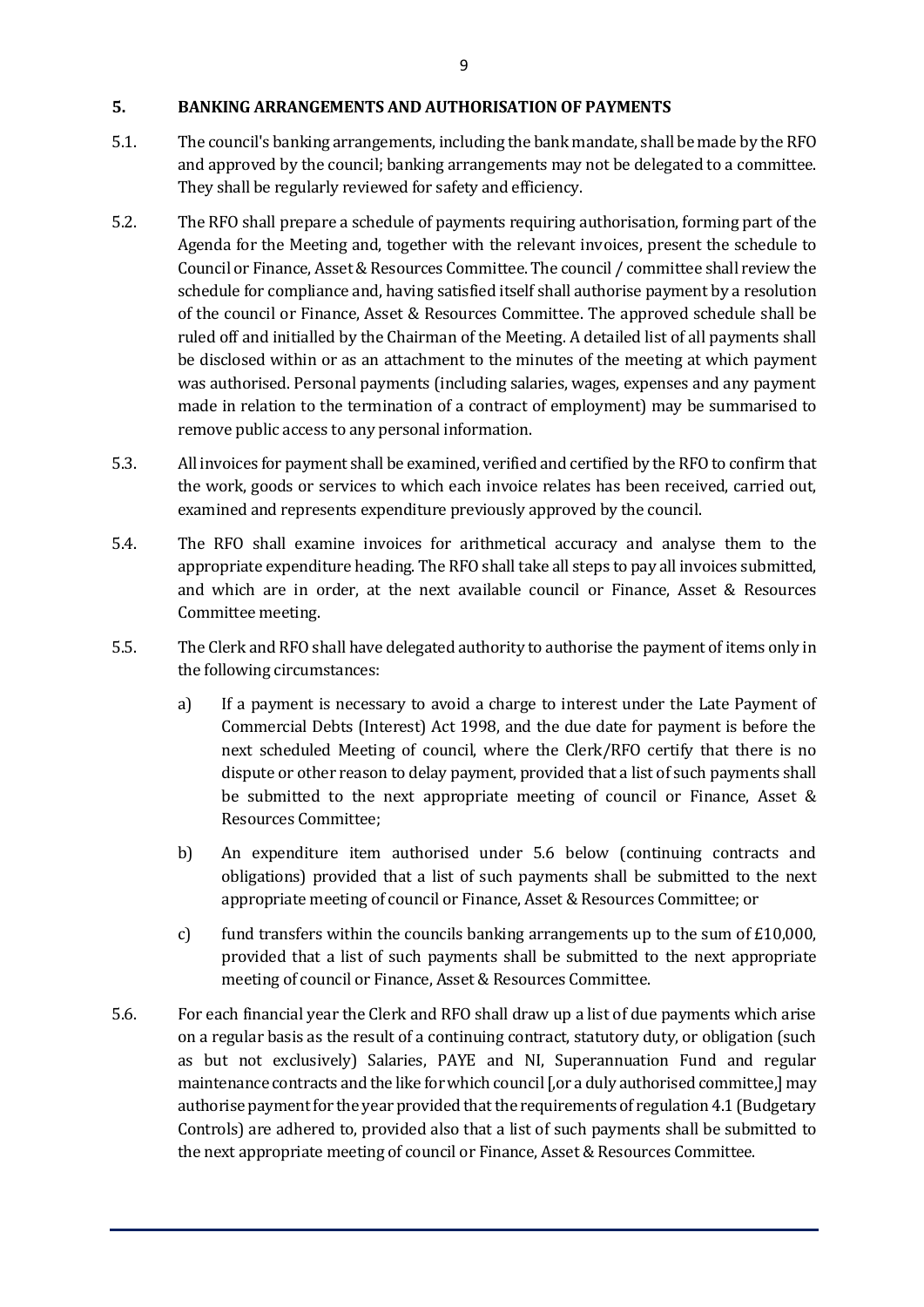- 5.7. A record of regular payments made under 5.6 above shall be drawn up and be signed by two members on each and every occasion when payment is authorised -thus controlling the risk of duplicated payments being authorised and / or made.
- 5.8. In respect of grants a duly authorised committee shall approve expenditure within any limits set by council and in accordance with any policy statement approved by council. Any Revenue or Capital Grant in excess of £5,000 shall before payment, be subject to ratification by resolution of the council.
- 5.9. Members are subject to the Code of Conduct that has been adopted by the council and shall comply with the Code and Standing Orders when a decision to authorise or instruct payment is made in respect of a matter in which they have a disclosable pecuniary or other interest, unless a dispensation has been granted.
- 5.10. The council will aim to rotate the duties of members in these Regulations so that onerous duties are shared out as evenly as possible over time.
- 5.11. Any changes in the recorded details of suppliers, such as bank account records, shall be approved in writing by a Member.

#### **6. INSTRUCTIONS FOR THE MAKING OF PAYMENTS**

- 6.1. The council will make safe and efficient arrangements for the making of its payments.
- 6.2. Following authorisation under Financial Regulation 5 above, the council, a duly delegated committee or, if so delegated, the Clerk or RFO shall give instruction that a payment shall be made.
- 6.3. All payments shall be effected by cheque or other instructions to the council's bankers, or otherwise, in accordance with a resolution of council [or duly delegated committee].
- 6.4. Cheques or orders for payment drawn on the bank account in accordance with the schedule as presented to council or committee shall be signed by two members of council and countersigned by the Clerk, in accordance with a resolution instructing that payment. A member who is a bank signatory, having a connection by virtue of family or business relationships with the beneficiary of a payment, should not, under normal circumstances, be a signatory to the payment in question.
- 6.5. To indicate agreement of the details shown on the cheque or order for payment with the counterfoil and the invoice or similar documentation, the signatories shall each also initial the cheque counterfoil.
- 6.6. Cheques or orders for payment shall not normally be presented for signature other than at a council or committee meeting (including immediately before or after such a meeting). Any signatures obtained away from such meetings shall be reported to the council or Finance, Asset & Resources Committee at the next convenient meeting.
- 6.7. If thought appropriate by the council, payment for utility supplies (energy, telephone and water) and any National Non-Domestic Rates may be made by variable direct debit provided that the instructions are signed by two members and any payments are reported to council as made. The approval of the use of a variable direct debit shall be renewed by resolution of the council at least every two years.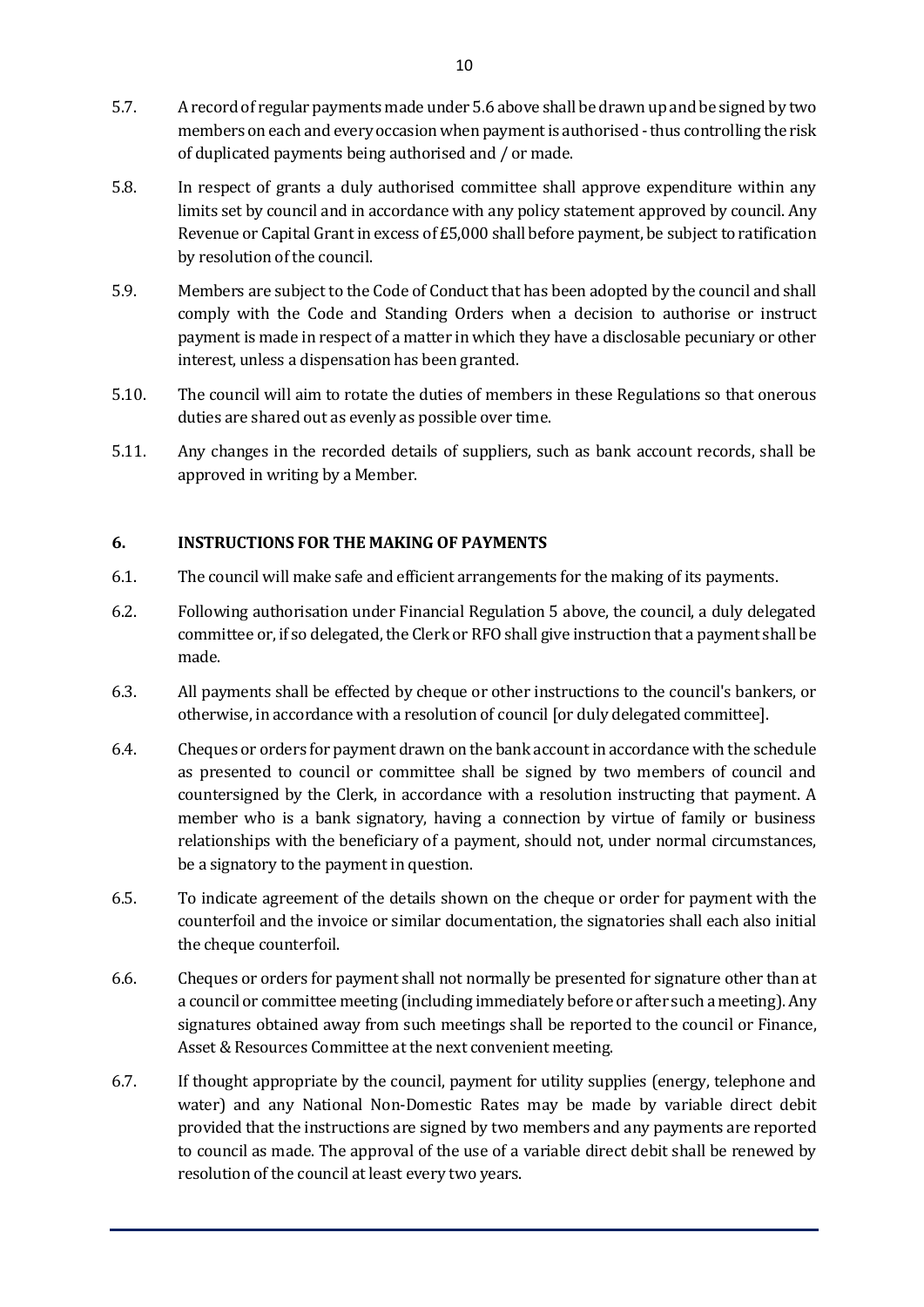- 6.8. If thought appropriate by the council, payment for certain items (principally salaries) may be made by banker's standing order provided that the instructions are signed, or otherwise evidenced by two members are retained and any payments are reported to council as made. The approval of the use of a banker's standing order shall be renewed by resolution of the council at least every two years.
- 6.9. If thought appropriate by the council, payment for certain items may be made by BACS or CHAPS methods provided that the instructions for each payment are signed, or otherwise evidenced, by two authorised bank signatories, are retained and any payments are reported to council as made. The approval of the use of BACS or CHAPS shall be renewed by resolution of the council at least every two years.
- 6.10. If thought appropriate by the council payment for certain items may be made by internet banking transfer provided evidence is retained showing which members approved the payment.
- 6.11. Where a computer requires use of a personal identification number (PIN) or other password(s), for access to the council's records on that computer, a note shall be made of the PIN and Passwords and shall be handed to and retained by the Chairman of Council in a sealed dated envelope. This envelope may not be opened other than in the presence of two other councillors. After the envelope has been opened, in any circumstances, the PIN and / or passwords shall be changed as soon as practicable. The fact that the sealed envelope has been opened, in whatever circumstances, shall be reported to all members immediately and formally to the next available meeting of the council. This will not be required for a member's personal computer used only for remote authorisation of bank payments.
- 6.12. No employee or councillor shall disclose any PIN or password, relevant to the working of the council or its bank accounts, to any person not authorised in writing by the council or a duly delegated committee.
- 6.13. Regular back-up copies of the records on any computer shall be made and shall be stored securely away from the computer in question, and preferably off site.
- 6.14. The council, and any members using computers for the council's financial business, shall ensure that anti-virus, anti-spyware and firewall software with automatic updates, together with a high level of security, is used.
- 6.15. Where internet banking arrangements are made with any bank, the Clerk/RFO shall be appointed as the Service Administrator. The bank mandate approved by the council shall identify a number of councillors who will be authorised to approve transactions on those accounts. The bank mandate will state clearly the amounts of payments that can be instructed by the use of the Service Administrator alone, or by the Service Administrator with a stated number of approvals.
- 6.16. Access to any internet banking accounts will be directly to the access page (which may be saved under "favourites"), and not through a search engine or e-mail link. Remembered or saved passwords facilities must not be used on any computer used for council banking work. Breach of this Regulation will be treated as a very serious matter under these regulations.
- 6.17. Changes to account details for suppliers, which are used for internet banking may only be changed on written hard copy notification by the supplier and supported by hard copy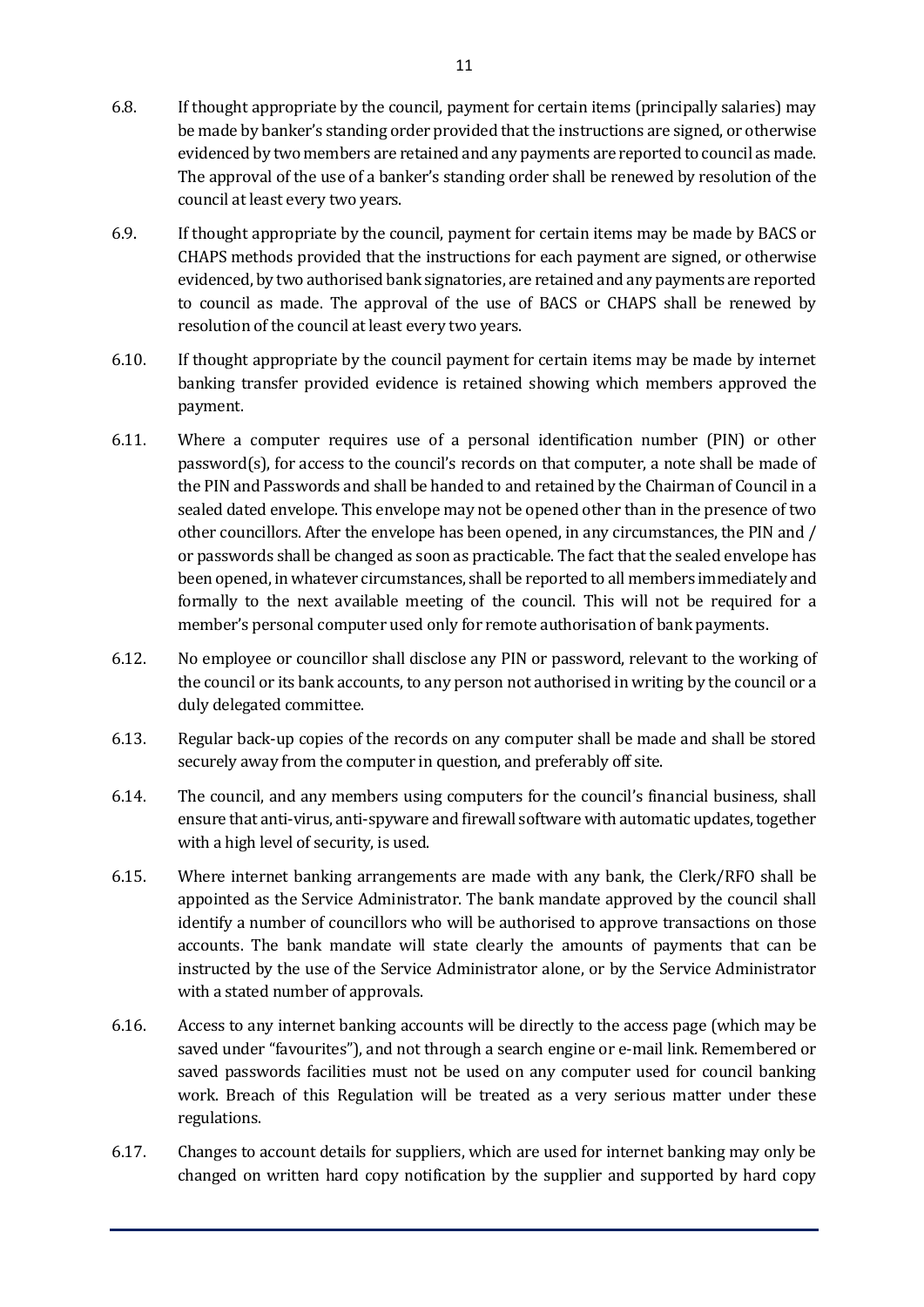authority for change signed by two members, the Clerk/ RFO. A programme of regular checks of standing data with suppliers will be followed.

6.18. The council will not maintain any form of cash float. All cash received must be banked intact. Any payments made in cash by the Clerk [or RFO] (for example for postage or minor stationery items) shall be refunded on a regular basis, at least quarterly.

### **7. PAYMENT OF SALARIES**

- 7.1. As an employer, the council shall make arrangements to meet fully the statutory requirements placed on all employers by PAYE and National Insurance legislation. The payment of all salaries shall be made in accordance with payroll records and the rules of PAYE and National Insurance currently operating, and salary rates shall be as agreed by council, or duly delegated committee.
- 7.2. Payment of salaries and payment of deductions from salary such as may be required to be made for tax, national insurance and pension contributions, or similar statutory or discretionary deductions must be made in accordance with the payroll records and on the appropriate dates stipulated in employment contracts, provided that each payment is reported to the next available council meeting, as set out in these regulations above.
- 7.3. No changes shall be made to any employee's pay, emoluments, or terms and conditions of employment without the prior consent of the [council] [relevant committee].
- 7.4. Each and every payment to employees of net salary and to the appropriate creditor of the statutory and discretionary deductions shall be recorded in a separate confidential record (confidential cash book). This confidential record is not open to inspection or review (under the Freedom of Information Act 2000 or otherwise) other than:
	- a) by any councillor who can demonstrate a need to know;
	- b) by the internal auditor;
	- c) by the external auditor; or
	- d) by any person authorised under Audit Commission Act 1998, or any superseding legislation.
- 7.5. The total of such payments in each calendar month shall be reported with all other payments as made as may be required under these Financial Regulations, to ensure that only payments due for the period have actually been paid.
- 7.6. An effective system of personal performance management should be maintained for the senior officers.
- 7.7. Any termination payments shall be supported by a clear business case and reported to the council. Termination payments shall only be authorised by council.
- 7.8. Before employing interim staff the council must consider a full business case.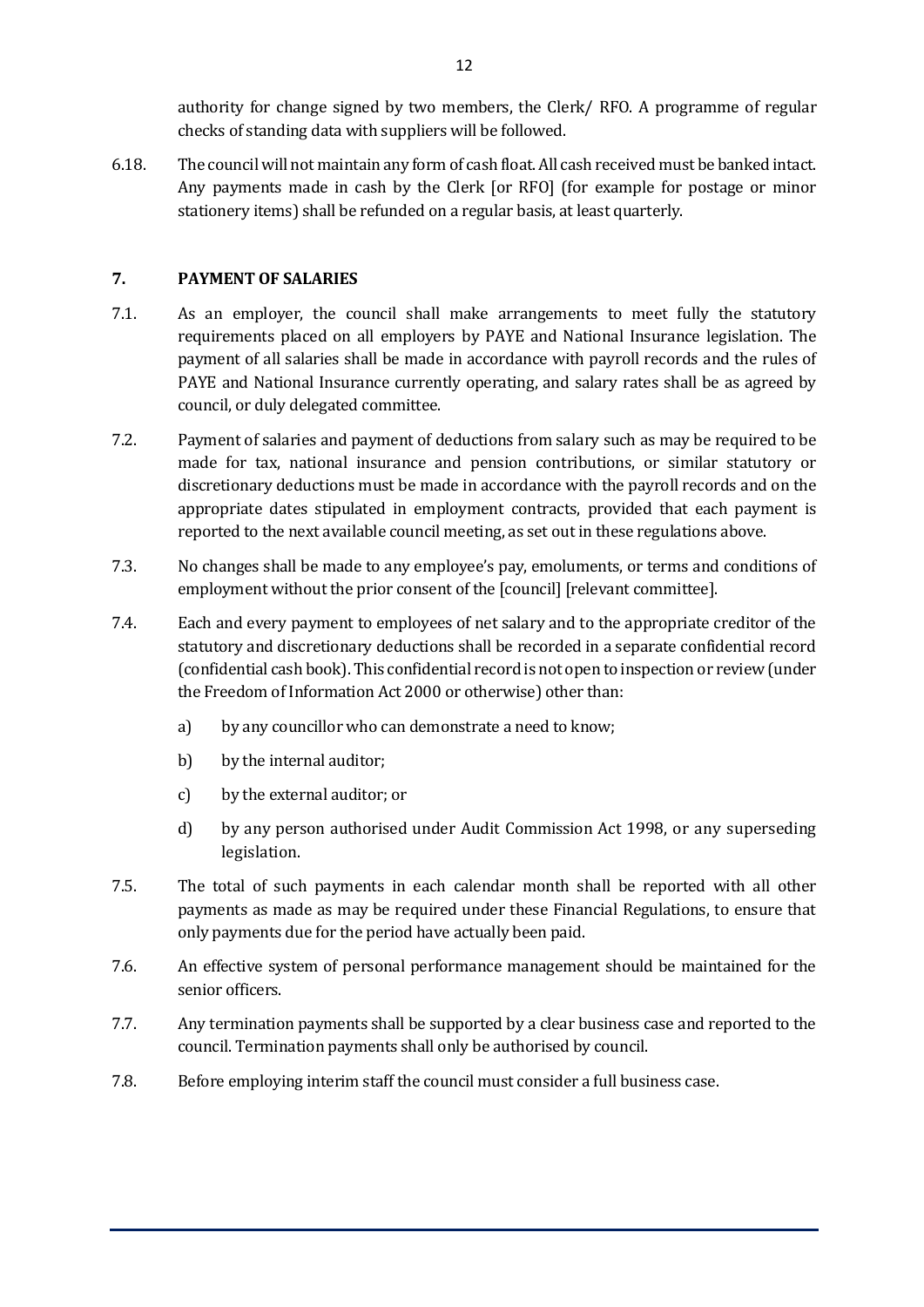### **8. LOANS AND INVESTMENTS**

- 8.1. All borrowings shall be effected in the name of the council, after obtaining any necessary borrowing approval. Any application for borrowing approval shall be approved by Council as to terms and purpose. The application for borrowing approval, and subsequent arrangements for the loan shall only be approved by full council.
- 8.2. Any financial arrangement which does not require formal borrowing approval from the Secretary of State/Welsh Assembly Government (such as Hire Purchase or Leasing of tangible assets) shall be subject to approval by the full council. In each case a report in writing shall be provided to council in respect of value for money for the proposed transaction.
- 8.3. The council will arrange with the council's banks and investment providers for the sending of a copy of each statement of account to the Chairman of the council at the same time as one is issued to the Clerk or RFO.
- 8.4. All loans and investments shall be negotiated in the name of the council and shall be for a set period in accordance with council policy.
- 8.5. The council shall consider the need for an Investment Strategy and Policy which, if drawn up, shall be in accordance with relevant regulations, proper practices and guidance. Any Strategy and Policy shall be reviewed by the council at least annually.
- 8.6. All investments of money under the control of the council shall be in the name of the council.
- 8.7. All investment certificates and other documents relating thereto shall be retained in the custody of the RFO.
- 8.8. Payments in respect of short term or long term investments, including transfers between bank accounts held in the same bank, or branch, shall be made in accordance with Regulation 5 (Authorisation of payments) and Regulation 6 (Instructions for payments).

#### **9. INCOME**

- 9.1. The collection of all sums due to the council shall be the responsibility of and under the supervision of the RFO.
- 9.2. Particulars of all charges to be made for work done, services rendered or goods supplied shall be agreed annually by the council, notified to the RFO and the RFO shall be responsible for the collection of all accounts due to the council.
- 9.3. The council will review all fees and charges at least annually, following a report of the Clerk.
- 9.4. Any sums found to be irrecoverable and any bad debts shall be reported to the council and shall be written off in the year.
- 9.5. All sums received on behalf of the council shall be banked intact as directed by the RFO. In all cases, all receipts shall be deposited with the council's bankers with such frequency as the RFO considers necessary.
- 9.6. The origin of each receipt shall be entered on the paying-in slip.
- 9.7. Personal cheques shall not be cashed out of money held on behalf of the council.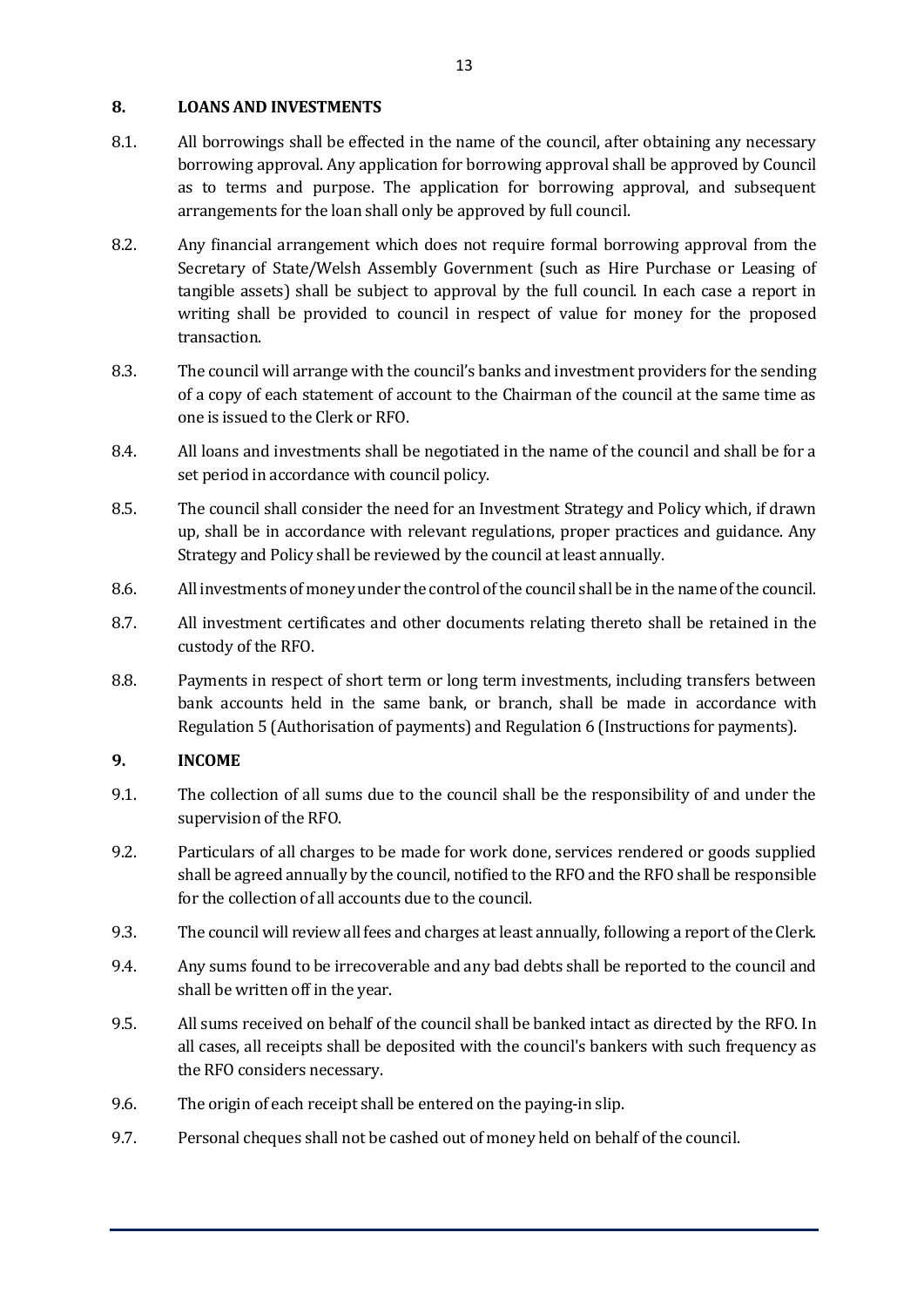- 9.8. The RFO shall promptly complete any VAT Return that is required. Any repayment claim due in accordance with VAT Act 1994 section 33 shall be made at least annually coinciding with the financial year end.
- 9.9. Where any significant sums of cash are regularly received by the council, the RFO shall take such steps as are agreed by the council to ensure that more than one person is present when the cash is counted in the first instance, that there is a reconciliation to some form of control such as ticket issues, and that appropriate care is taken in the security and safety of individuals banking such cash.
- 9.10. Any income arising which is the property of a charitable trust shall be paid into a charitable bank account. Instructions for the payment of funds due from the charitable trust to the council (to meet expenditure already incurred by the authority) will be given by the Managing Trustees of the charity meeting separately from any council meeting (see also Regulation 16 below).

#### **10. ORDERS FOR WORK, GOODS AND SERVICES**

- 10.1. An official order or letter shall be issued for all work, goods and services unless a formal contract is to be prepared or an official order would be inappropriate. Copies of orders shall be retained.
- 10.2. Order books shall be controlled by the RFO.
- 10.3. All members and officers are responsible for obtaining value for money at all times. An officer issuing an official order shall ensure as far as reasonable and practicable that the best available terms are obtained in respect of each transaction, usually by obtaining three or more quotations or estimates from appropriate suppliers, subject to any *de minimis* provisions in Regulation 11.1 below.
- 10.4. A member may not issue an official order or make any contract on behalf of the council.
- 10.5. The RFO shall verify the lawful nature of any proposed purchase before the issue of any order, and in the case of new or infrequent purchases or payments, the RFO shall ensure that the statutory authority shall be reported to the meeting at which the order is approved so that the minutes can record the power being used.

# **11. CONTRACTS**

- 11.1. Procedures as to contracts are laid down as follows:
	- a. Every contract shall comply with these financial regulations, and no exceptions shall be made otherwise than in an emergency provided that this regulation need not apply to contracts which relate to items (i) to (vi) below:
		- i. for the supply of gas, electricity, water, sewerage and telephone services;
		- ii. for specialist services such as are provided by legal professionals acting in disputes;
		- iii. for work to be executed or goods or materials to be supplied which consist of repairs to or parts for existing machinery or equipment or plant;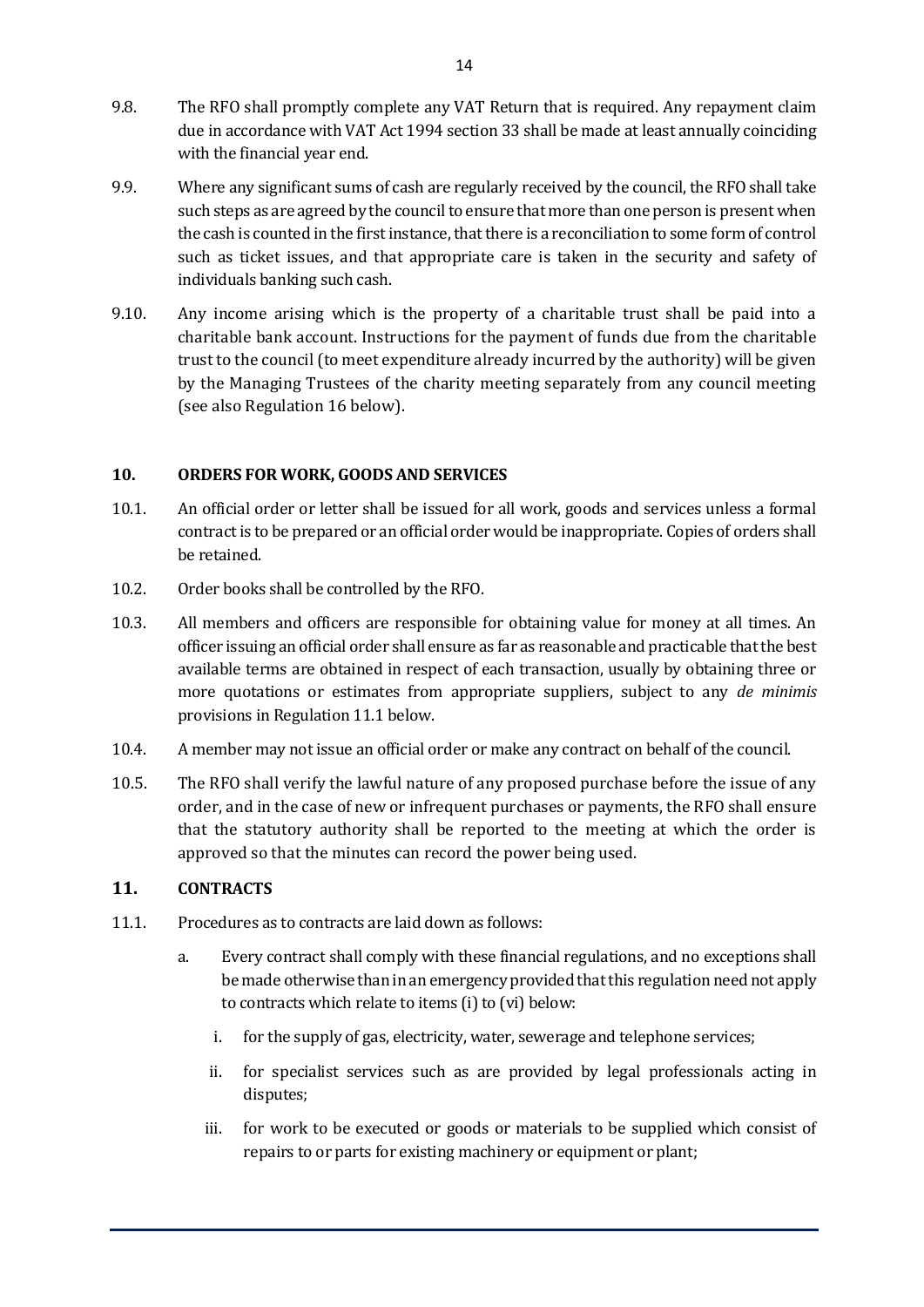- iv. for work to be executed or goods or materials to be supplied which constitute an extension of an existing contract by the council;
- v. for additional audit work of the external auditor up to an estimated value of £500 (in excess of this sum the Clerk and RFO shall act after consultation with the Chairman and Vice Chairman of council); and
- vi. for goods or materials proposed to be purchased which are proprietary articles and / or are only sold at a fixed price.
- b. Where the council intends to procure or award a public supply contract, public service contract or public works contract as defined by The Public Contracts Regulations 2015 ("the Regulations") which is valued at **£25,000**or more, the council shall comply with the relevant requirements of the Regulations2.
- c. The full requirements of The Regulations, as applicable, shall be followed in respect of the tendering and award of a public supply contract, public service contract or public works contract which exceed thresholds in The Regulations set by the UK Government (which may change from time to time)<sup>3</sup>.
- d. When applications are made to waive financial regulations relating to contracts to enable a price to be negotiated without competition the reason shall be embodied in a recommendation to the council.
- e. Such invitation to tender shall state the general nature of the intended contract and the Clerk shall obtain the necessary technical assistance to prepare a specification in appropriate cases. The invitation shall in addition state that tenders must be addressed to the Clerk in the ordinary course of post. Each tendering firm shall be supplied with a specifically marked envelope in which the tender is to be sealed and remain sealed until the prescribed date for opening tenders for that contract.
- f. All sealed tenders shall be opened at the same time on the prescribed date by the Clerk in the presence of at least one member of council.
- g. Any invitation to tender issued under this regulation shall be subject to Standing Order (18c), <sup>4</sup> and shall refer to the terms of the Bribery Act 2010.
- h. When it is to enter into a contract of less than  $E25,000$  in value for the supply of goods or materials or for the execution of works or specialist services other than such goods, materials, works or specialist services as are excepted as set out in paragraph (a) the Clerk /RFO shall obtain 3 quotations (priced descriptions of the proposed supply); where the value is below £3,000 and above £100 the Clerk/RFO shall strive to obtain 3 estimates. Otherwise, Regulation 10.3 above shall apply.
	- i. The council shall not be obliged to accept the lowest or any tender, quote or estimate.

b. For public works contracts £5,336,937

<sup>&</sup>lt;sup>2</sup> The Regulations require councils to use the Contracts Finder website to advertise contract opportunities, set out the procedures to be followed in awarding new contracts and to publicise the award of new contracts

<sup>3</sup> Thresholds currently applicable are:

a. For public supply and public service contracts £213,477

c. For public supply, services or design contracts £5,336,937 (2016 Regulations)

<sup>4</sup> Based on NALC's model standing order 18d © NALC 2018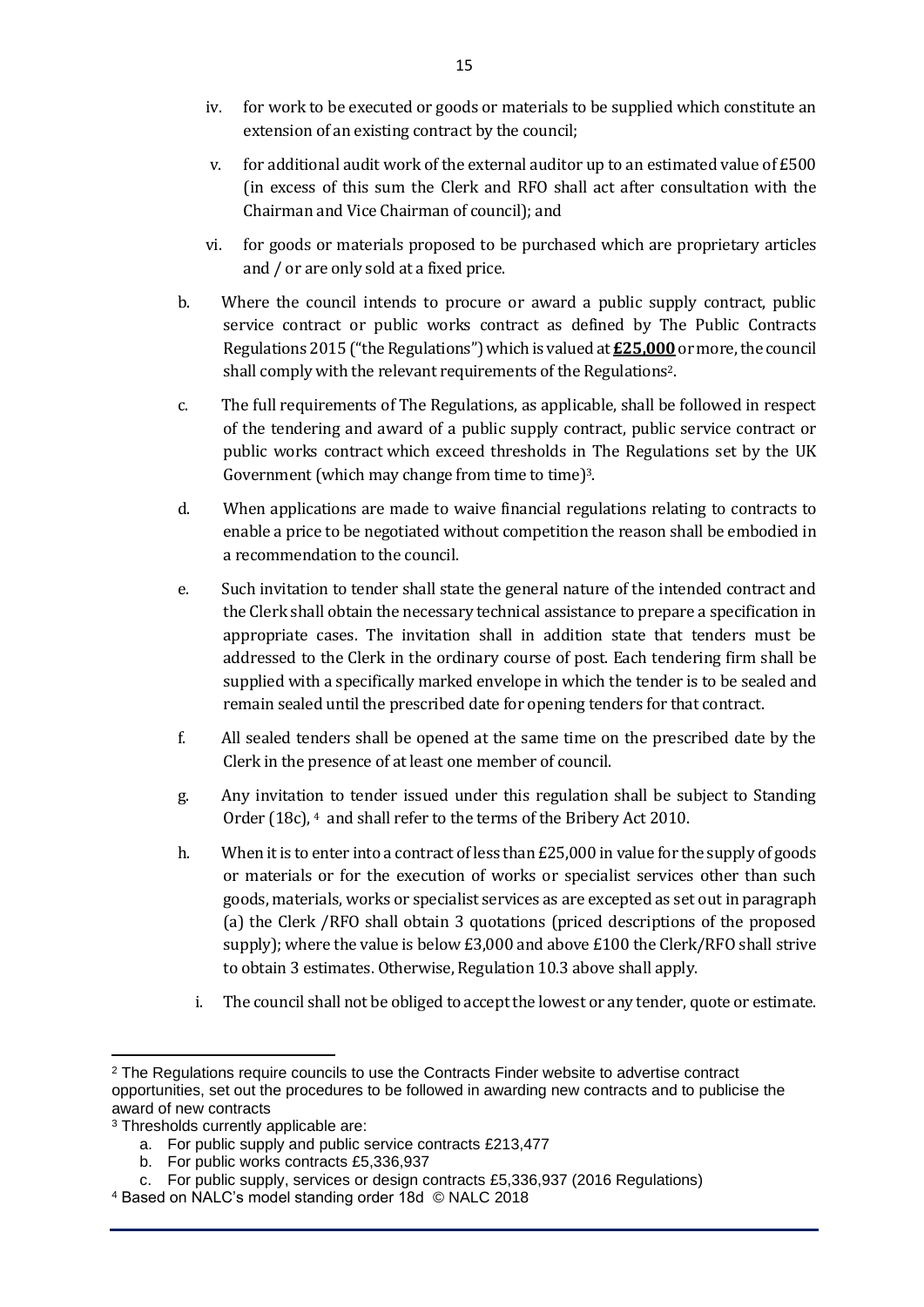j. Should it occur that the council, or duly delegated committee, does not accept any tender, quote or estimate, the work is not allocated, and the council requires further pricing, provided that the specification does not change, no person shall be permitted to submit a later tender, estimate or quote who was present when the original decision making process was being undertaken.

#### **12. PAYMENTS UNDER CONTRACTS FOR BUILDING OR OTHER CONSTRUCTION WORKS**

- 12.1. Payments on account of the contract sum shall be made within the time specified in the contract by the RFO upon authorised certificates of the architect or other consultants engaged to supervise the contract (subject to any percentage withholding as may be agreed in the particular contract).
- 12.2. Where contracts provide for payment by instalments the RFO shall maintain a record of all such payments. In any case where it is estimated that the total cost of work carried out under a contract, excluding agreed variations, will exceed the contract sum of 5% or more a report shall be submitted to the council.
- 12.3. Any variation to a contract or addition to or omission from a contract must be approved by the council and Clerk to the contractor in writing, the council being informed where the final cost is likely to exceed the financial provision.]

#### **13. STORES AND EQUIPMENT**

- 13.1. The officer in charge of each section shall be responsible for the care and custody of stores and equipment in that section.
- 13.2. Delivery notes shall be obtained in respect of all goods received into store or otherwise delivered and goods must be checked as to order and quality at the time delivery is made.
- 13.3. Stocks shall be kept at the minimum levels consistent with operational requirements.
- 13.4. The RFO shall be responsible for periodic checks of stocks and stores at least annually.]

#### **14. ASSETS, PROPERTIES AND ESTATES**

- 14.1. The Clerk shall make appropriate arrangements for the custody of all title deeds and Land Registry Certificates of properties held by the council. The RFO shall ensure a record is maintained of all properties held by the council, recording the location, extent, plan, reference, purchase details, nature of the interest, tenancies granted, rents payable and purpose for which held in accordance with Accounts and Audit Regulations.
- 14.2. No tangible moveable property shall be purchased or otherwise acquired, sold, leased or otherwise disposed of, without the authority of the council, together with any other consents required by law, save where the estimated value of any one item of tangible movable property does not exceed £200.00.
- 14.3. No real property (interests in land) shall be sold, leased or otherwise disposed of without the authority of the council, together with any other consents required by law. In each case a report in writing shall be provided to council in respect of valuation and surveyed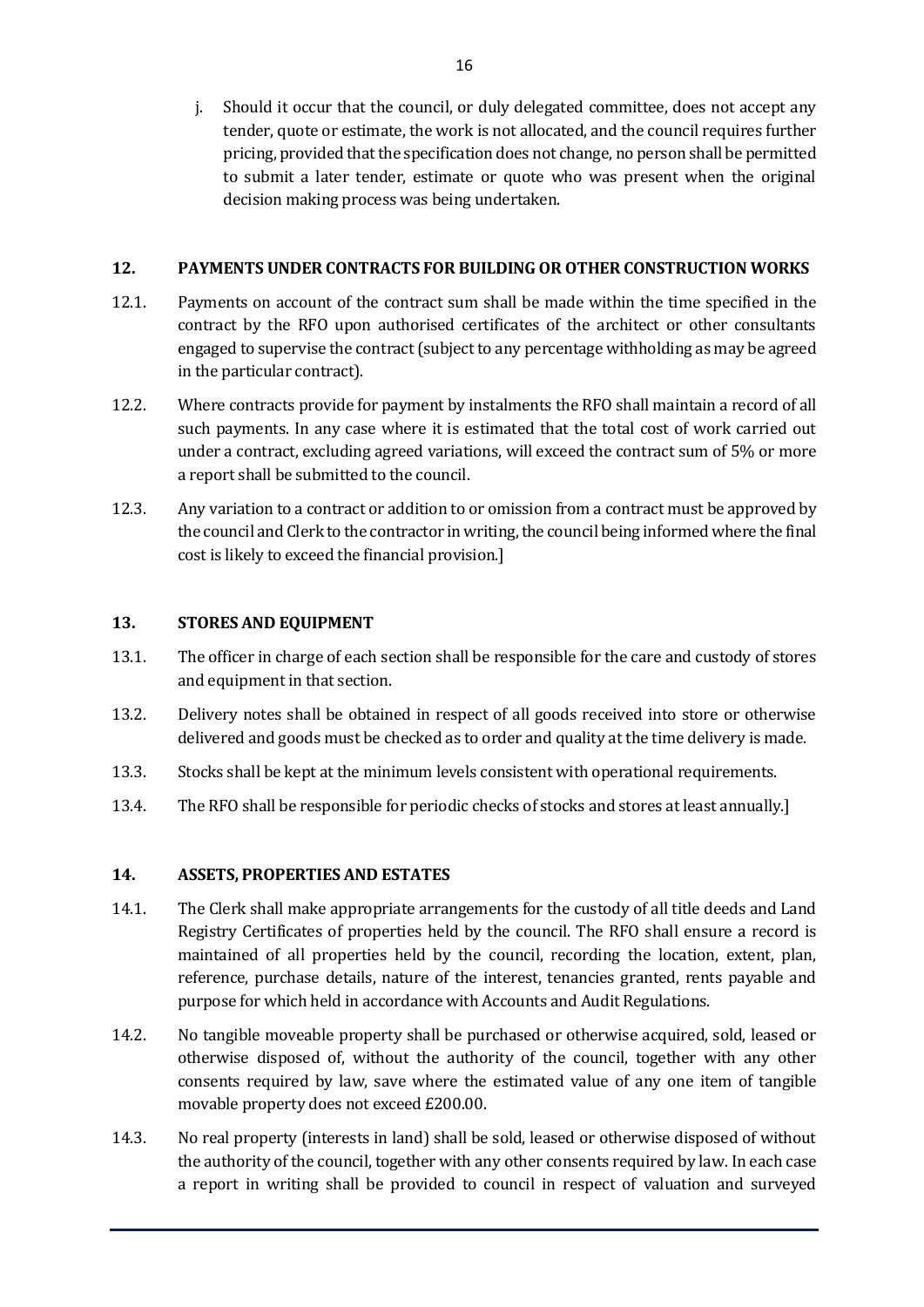condition of the property (including matters such as planning permissions and covenants) together with a proper business case (including an adequate level of consultation with the electorate).

- 14.4. No real property (interests in land) shall be purchased or acquired without the authority of the full council. In each case a report in writing shall be provided to council in respect of valuation and surveyed condition of the property (including matters such as planning permissions and covenants) together with a proper business case (including an adequate level of consultation with the electorate).
- 14.5. Subject only to the limit set in Regulation 14.2 above, no tangible moveable property shall be purchased or acquired without the authority of the full council. In each case a report in writing shall be provided to council with a full business case.
- 14.6. The RFO shall ensure that an appropriate and accurate Register of Assets and Investments is kept up to date. The continued existence of tangible assets shown in the Register shall be verified at least annually, possibly in conjunction with a health and safety inspection of assets.

# **15. INSURANCE**

- 15.1. Following the annual risk assessment (per Regulation 17), the Clerk/RFO shall effect all insurances and negotiate all claims on the council's insurers.
- 15.2. The Clerk/RFO shall give prompt notification to the RFO of all new risks, properties or vehicles which require to be insured and of any alterations affecting existing insurances.
- 15.3. The RFO shall keep a record of all insurances effected by the council and the property and risks covered thereby and annually review it.
- 15.4. The RFO shall be notified of any loss liability or damage or of any event likely to lead to a claim, and shall report these to council at the next available meeting.
- 15.5. All appropriate members and employees of the council shall be included in a suitable form of security or fidelity guarantee insurance which shall cover the maximum risk exposure as determined annually by the council, or duly delegated committee.

#### **16. CHARITIES**

16.1. Where the council is sole managing trustee of a charitable body the Clerk/RFO shall ensure that separate accounts are kept of the funds held on charitable trusts and separate financial reports made in such form as shall be appropriate, in accordance with Charity Law and legislation, or as determined by the Charity Commission. The Clerk /RFO shall arrange for any audit or independent examination as may be required by Charity Law or any Governing Document.

#### **17. RISK MANAGEMENT**

17.1. The council is responsible for putting in place arrangements for the management of risk. The Clerk/RFO shall prepare, for approval by the council, risk management policy statements in respect of all activities of the council. Risk policy statements and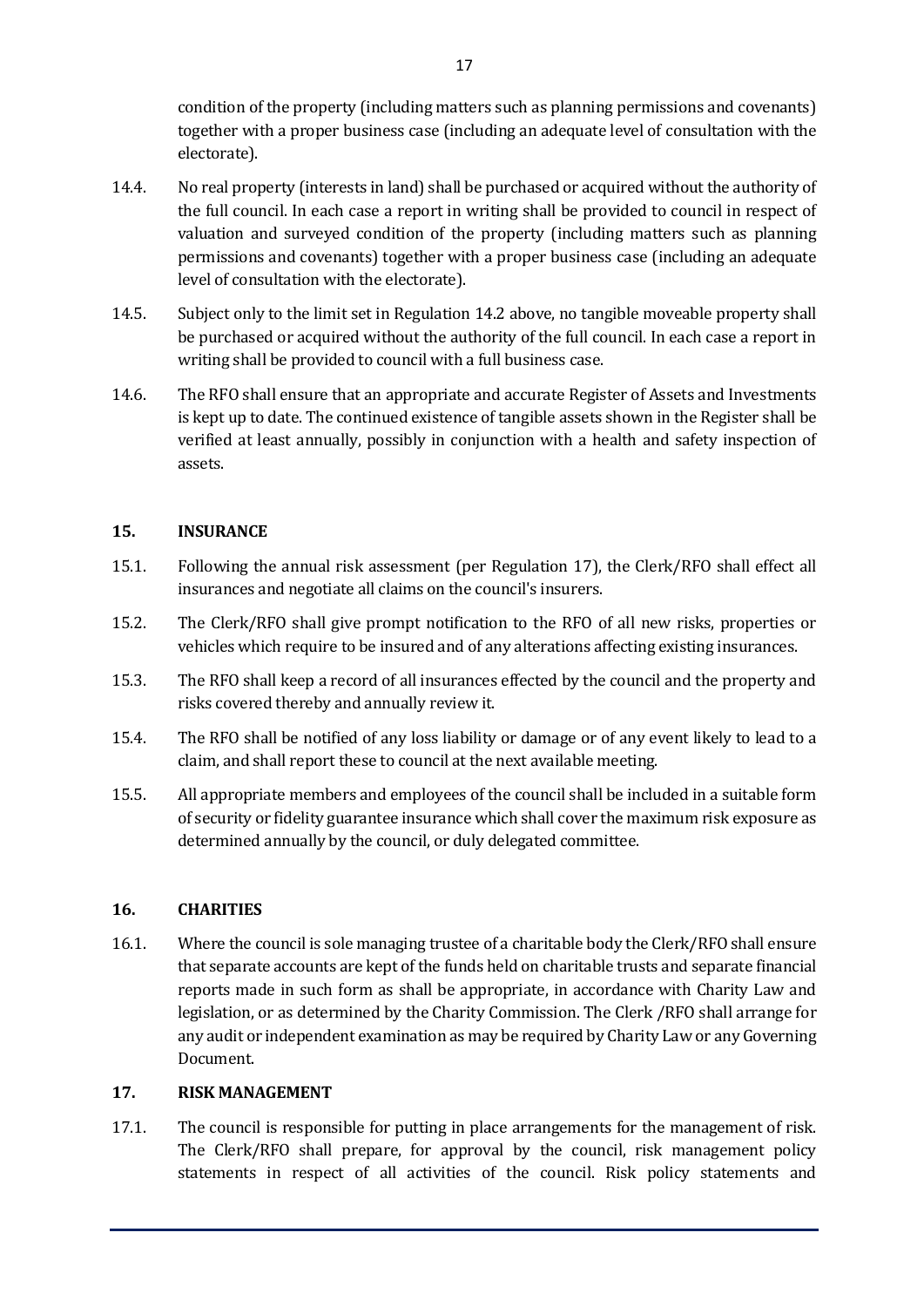consequential risk management arrangements shall be reviewed by the council at least annually.

17.2. When considering any new activity, the Clerk/RFO shall prepare a draft risk assessment including risk management proposals for consideration and adoption by the council.

# **18. SUSPENSION AND REVISION OF FINANCIAL REGULATIONS**

- 18.1. It shall be the duty of the council to review the Financial Regulations of the council from time to time. The Clerk shall make arrangements to monitor changes in legislation or proper practices and shall advise the council of any requirement for a consequential amendment to these Financial Regulations.
- 18.2. The council may, by resolution of the council duly notified prior to the relevant meeting of council, suspend any part of these Financial Regulations provided that reasons for the suspension are recorded and that an assessment of the risks arising has been drawn up and presented in advance to all members of council.

\* \* \*